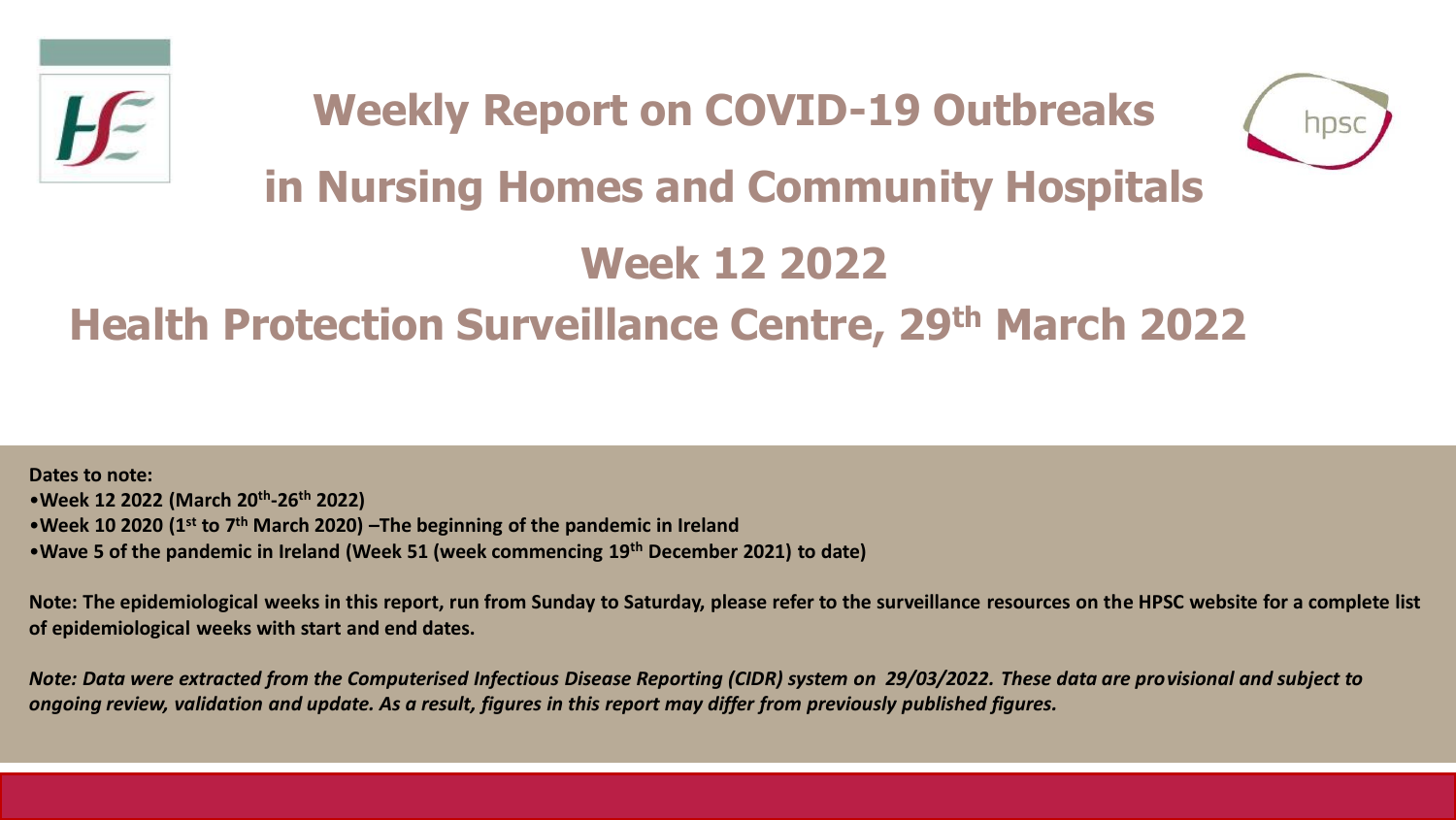

### **Notes**

The following report provides information on COVID-19 outbreaks/clusters notified on CIDR to midnight March 26<sup>th</sup> 2022 (week 12) and extracted from CIDR at 9 am on March 29<sup>th</sup> 2022.

Data are provisional and subject to ongoing review, validation and updating. For this reason, data reported may not match data previously reported or outbreaks data reported in the future for the same time period. Furthermore, the number of linked cases is based on the number of linked cases at the time of extraction from CIDR and an outbreak may increase in size since the time of extraction due to more cases occurring or more information becoming available on CIDR.

**Sincere thanks are extended to all those who are participating in the collection of data and reporting of data used in this report, particularly under the current challenging circumstances.** This includes the HSE COVID-19 Contact Management Programme (CMP), staff in ICU units, notifying clinicians, laboratory staff, Public Health doctors, Nurses, Surveillance Scientists, Microbiologists and Administrative staff.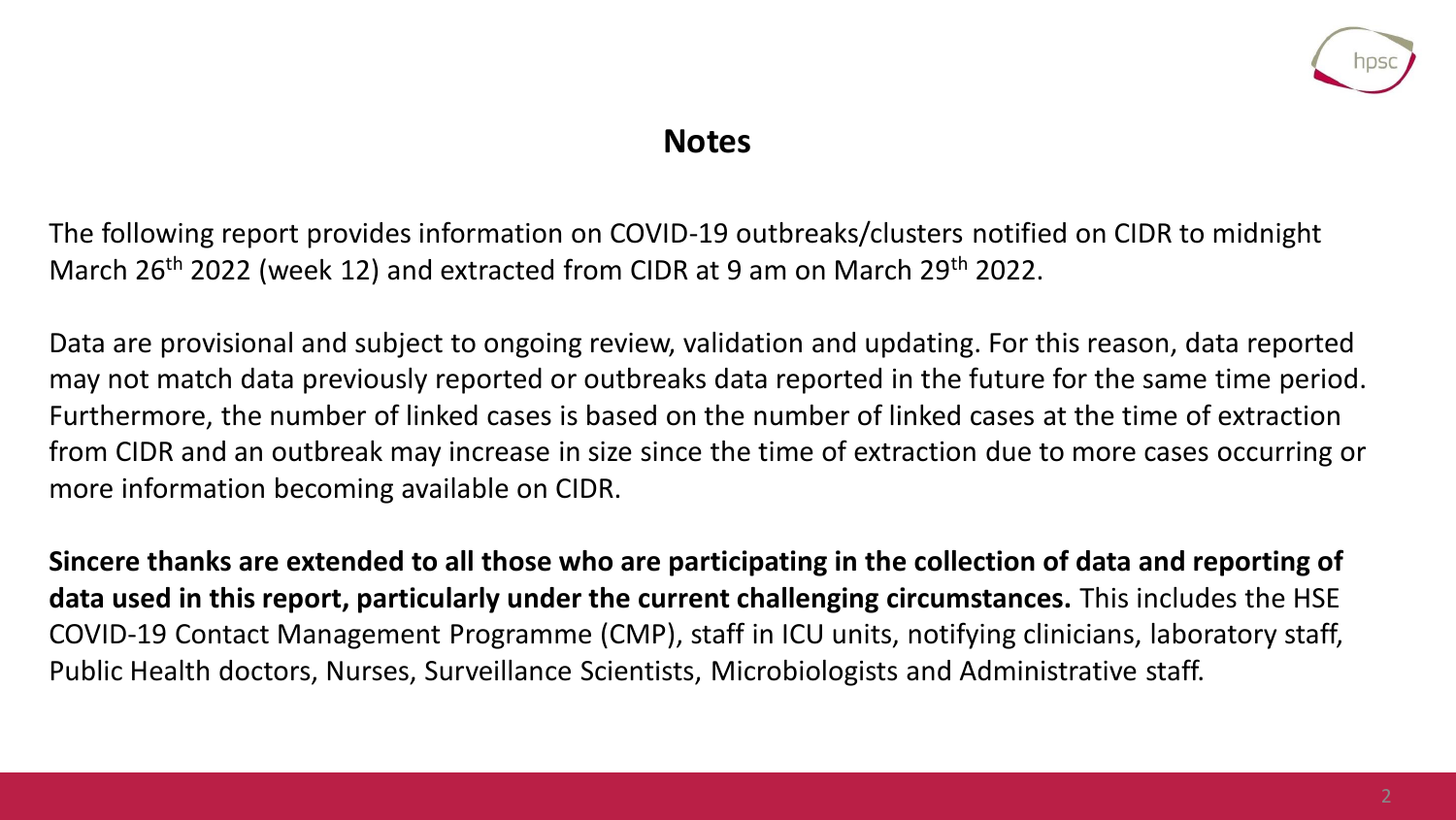

|                                       | <b>Outbreak</b>                      |                        | <b>Linked confirmed cases</b> |                               |                                            |                                           |                           |  |
|---------------------------------------|--------------------------------------|------------------------|-------------------------------|-------------------------------|--------------------------------------------|-------------------------------------------|---------------------------|--|
| <b>Wave</b>                           | <b>Number of</b><br><b>outbreaks</b> | Number of<br>$cases^*$ | <b>Number</b>                 | <b>Number</b><br>hospitalised | <b>Number</b><br>admitted to<br><b>ICU</b> | <b>Number</b><br>hospitalised<br>and died | <b>Number</b><br>who died |  |
| <b>Wave 1 (weeks 10-31 2020)</b>      | 301                                  | 6658                   | 6251                          | 476                           | 16                                         | 195                                       | 884                       |  |
| <b>Wave 2 (weeks 32-47 2020)</b>      | 80                                   | 1571                   | 1555                          | 90                            | $<$ 5                                      | 25                                        | 134                       |  |
| Wave 3 (week 48 2020 - week 25 2021)  | 267                                  | 8375                   | 8328                          | 577                           | 12                                         | 199                                       | 1027                      |  |
| <b>Wave 4 (weeks 26-50 2021)</b>      | 202                                  | 2811                   | 2703                          | 190                           | $<$ 5                                      | 49                                        | 205                       |  |
| Wave 5 (weeks 51 2021 - week 11 2022) | 557                                  | 10151                  | 7040                          | 270                           | < 5                                        | 30                                        | 125                       |  |
| <b>Total</b>                          | 1407                                 | 29566                  | 25877                         | 1603                          | 33                                         | 498                                       | 2375                      |  |

\*the larger between the aggregate number of confirmed cases reported or the number of confirmed linked cases

- Overall, there have been 1,407 COVID-19 outbreaks in Nursing homes and Community Hospitals
- 1603 of 25,877 laboratory confirmed outbreak cases have been hospitalised (6.2%)
- 2,375 deaths have been reported among confirmed outbreak cases in these settings (9.2%)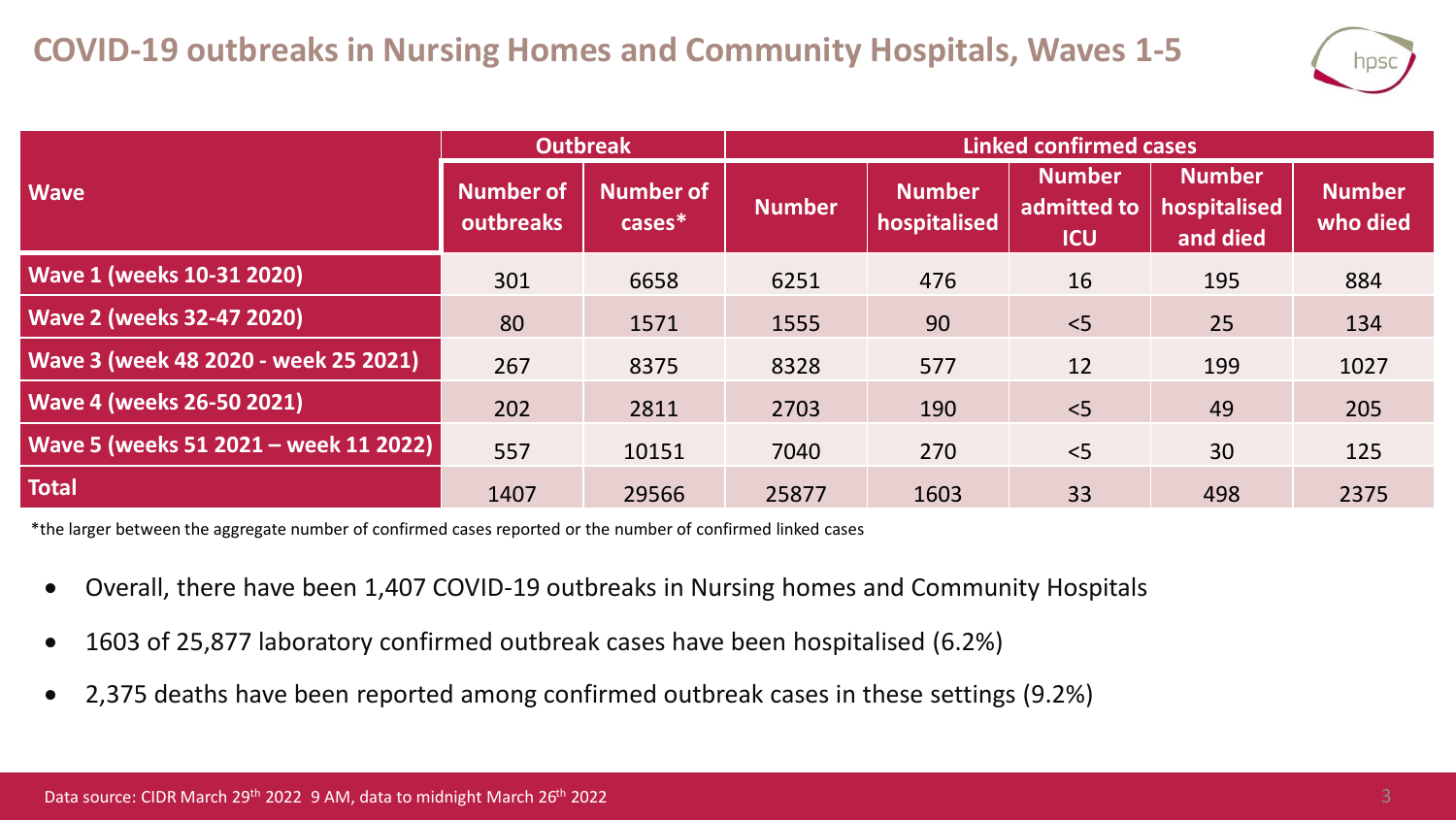#### **Weekly number of COVID-19 outbreaks in Nursing Homes and Community Hospitals,**  hpsc **Waves 1-5**



Large peaks occurred in the number of outbreaks in wave 1 (72 outbreaks in a single week) and wave 3 (57 outbreaks in a single week). In week 12 2022, 67 outbreaks were reported in these settings [Note: the excess number of outbreaks in week 12 is in part due to late reporting of some outbreaks which were not reported in week 11 due to the occurrence of two public holidays]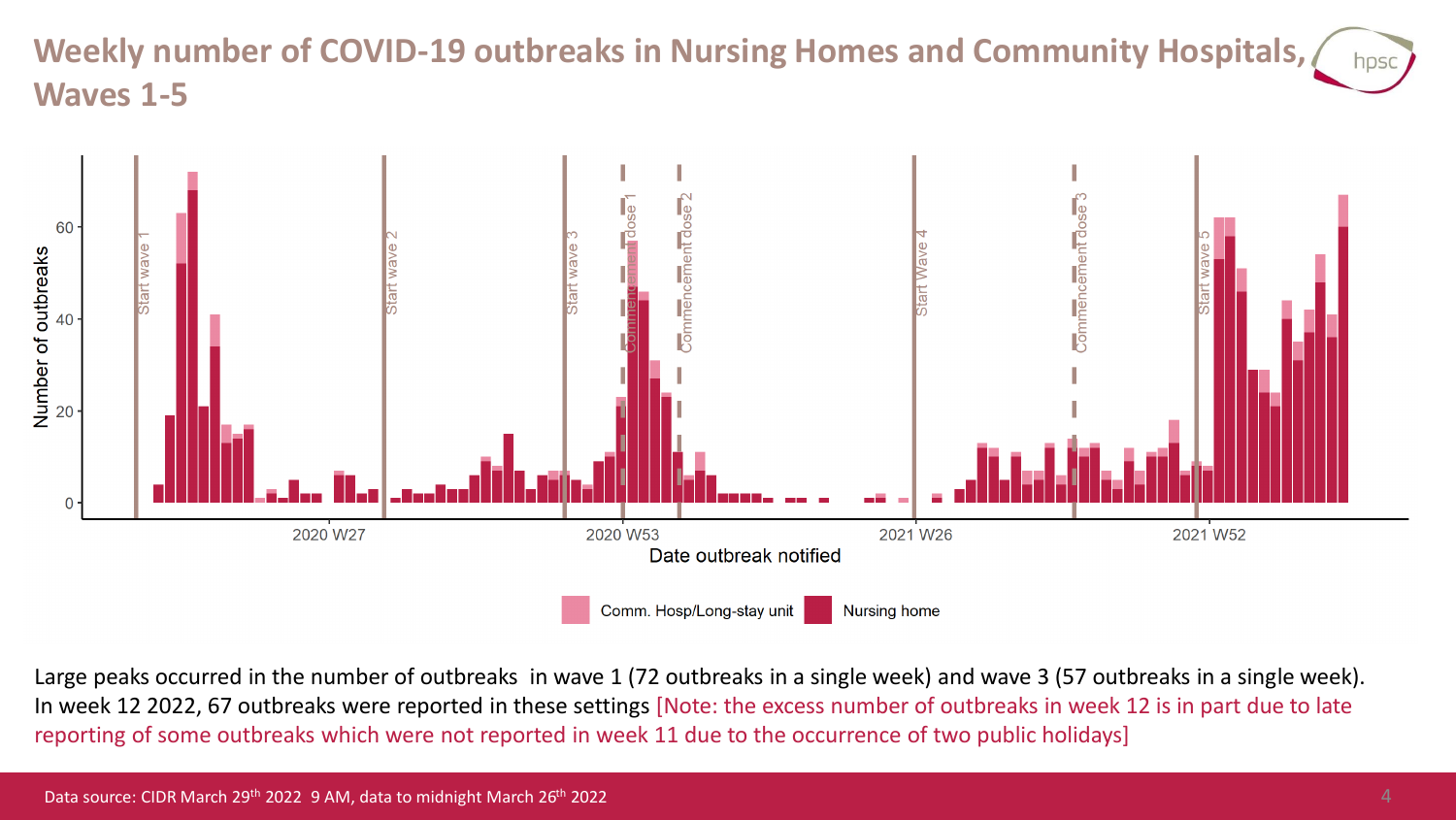# **Burden of disease associated with COVID-19 outbreaks in Nursing Homes and Community Hospitals, Wave 5 (weeks 51 2021 to week 12 2022)**



|                           | <b>Outbreak</b>               |                               | <b>Linked confirmed cases</b> |                               |                                            |                                           |                    |  |
|---------------------------|-------------------------------|-------------------------------|-------------------------------|-------------------------------|--------------------------------------------|-------------------------------------------|--------------------|--|
| <b>Outbreaks Location</b> | <b>Number of</b><br>outbreaks | <b>Number of</b><br>$cases^*$ | <b>Number</b>                 | <b>Number</b><br>hospitalised | <b>Number</b><br>admitted to<br><b>ICU</b> | <b>Number</b><br>hospitalised<br>and died | Number who<br>died |  |
| Comm. Hosp/Long-stay unit | 59                            | 792                           | 586                           | 49                            | < 5                                        | < 5                                       | 5                  |  |
| <b>Nursing home</b>       | 498                           | 9359                          | 6454                          | 221                           | < 5                                        | 29                                        | 120                |  |
| <b>Total</b>              | 557                           | 10151                         | 7040                          | 270                           | < 5                                        | 30                                        | 125                |  |

\*the larger between the aggregate number of confirmed cases reported or the number of confirmed linked cases

#### **Wave 5:**

- 557 outbreaks in wave 5
- 10,151 cases were reported associated with these outbreaks, of which there was disaggregate data available on 7,040 cases (69%)
- 270 of the 7,040 outbreak-linked cases (3.8%) were hospitalised (age range 21-99 years, median 82 years)
- 125 of the 7,040 outbreak-linked cases (1.8%) cases died (age range 52-101 years, median 87 years). An additional five deaths were reported among probable cases linked to wave 5 outbreaks.

#### **Week 12 2022**

• Sixty-seven new outbreaks -676 associated cases (range 1-61 cases per outbreak)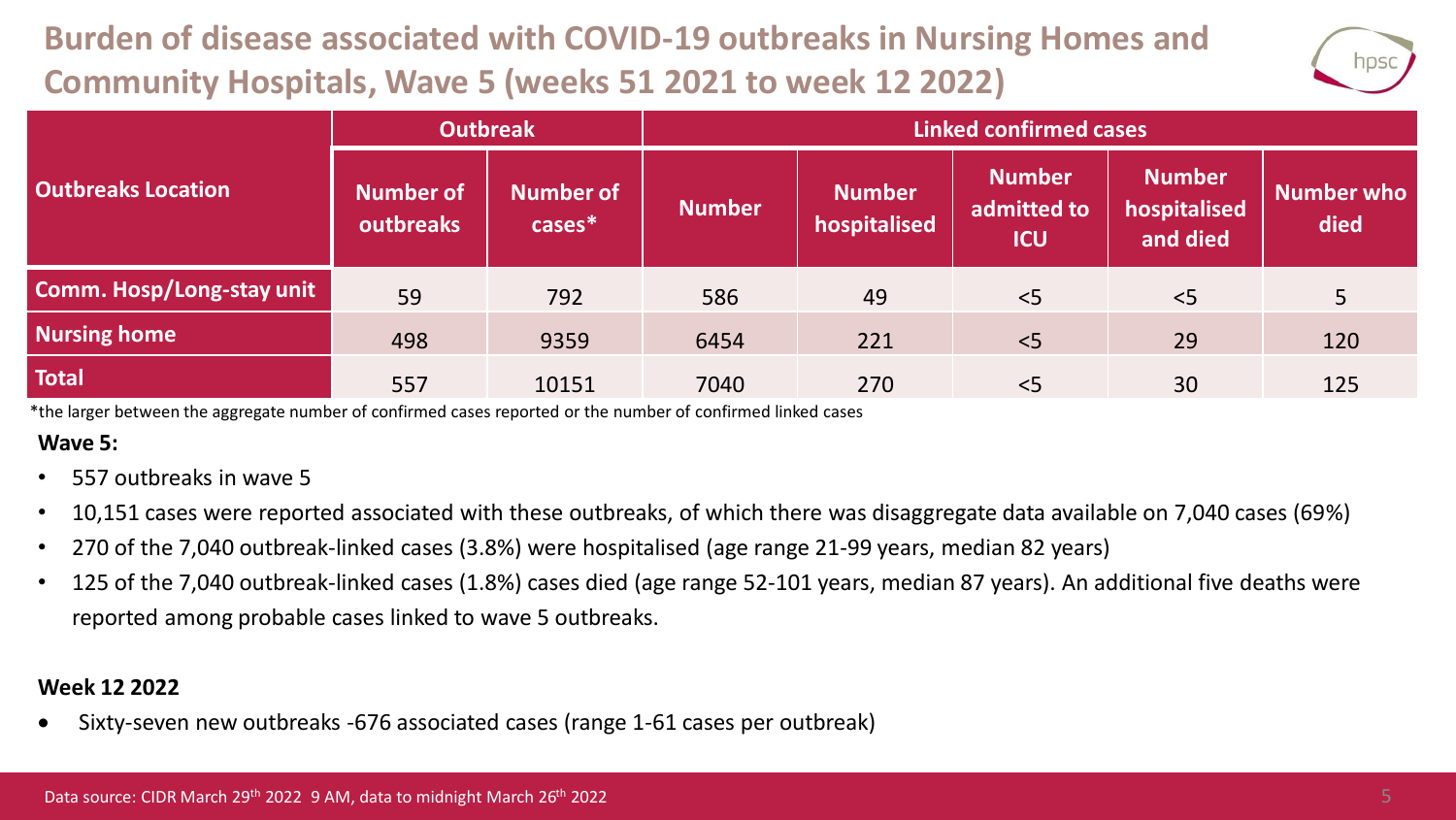**Weekly number of COVID-19 outbreaks in Nursing Homes and Community Hospitals, Waves 4 & 5 (weeks 26 2021 – week 12 2022)**



#### **Waves 4 and 5:**

- 759 nursing home and community hospital/long stay unit COVID-19 outbreaks notified
- The number of outbreaks in these settings to week 52 2021 had been relatively stable, but increased to 62 outbreaks in weeks 1 and 2 2022, decreased to 24 outbreaks in week 6 2022, and was 67 in week 12 2022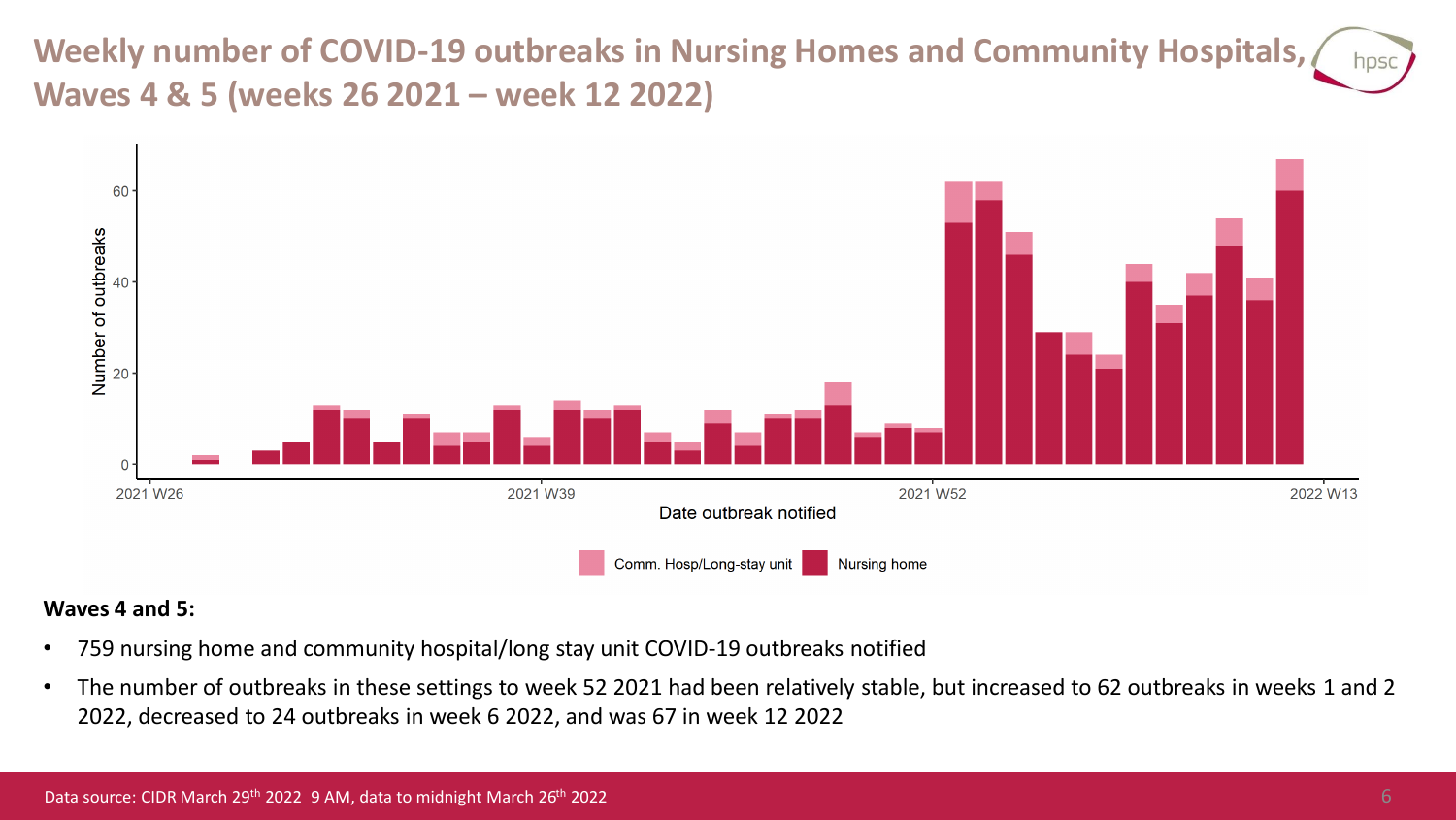**Regional distribution of outbreaks in Nursing Home and Community Hospitals, Waves 4 & 5 (weeks 26 2021 – week 12 2022)**





#### **Waves 4 and 5:**

- The highest number of outbreaks was reported in CHO4 (114 outbreaks) followed by CHO2 (97 outbreaks)
- Nine CHOs were represented in the 67 outbreaks notified in week 12 2022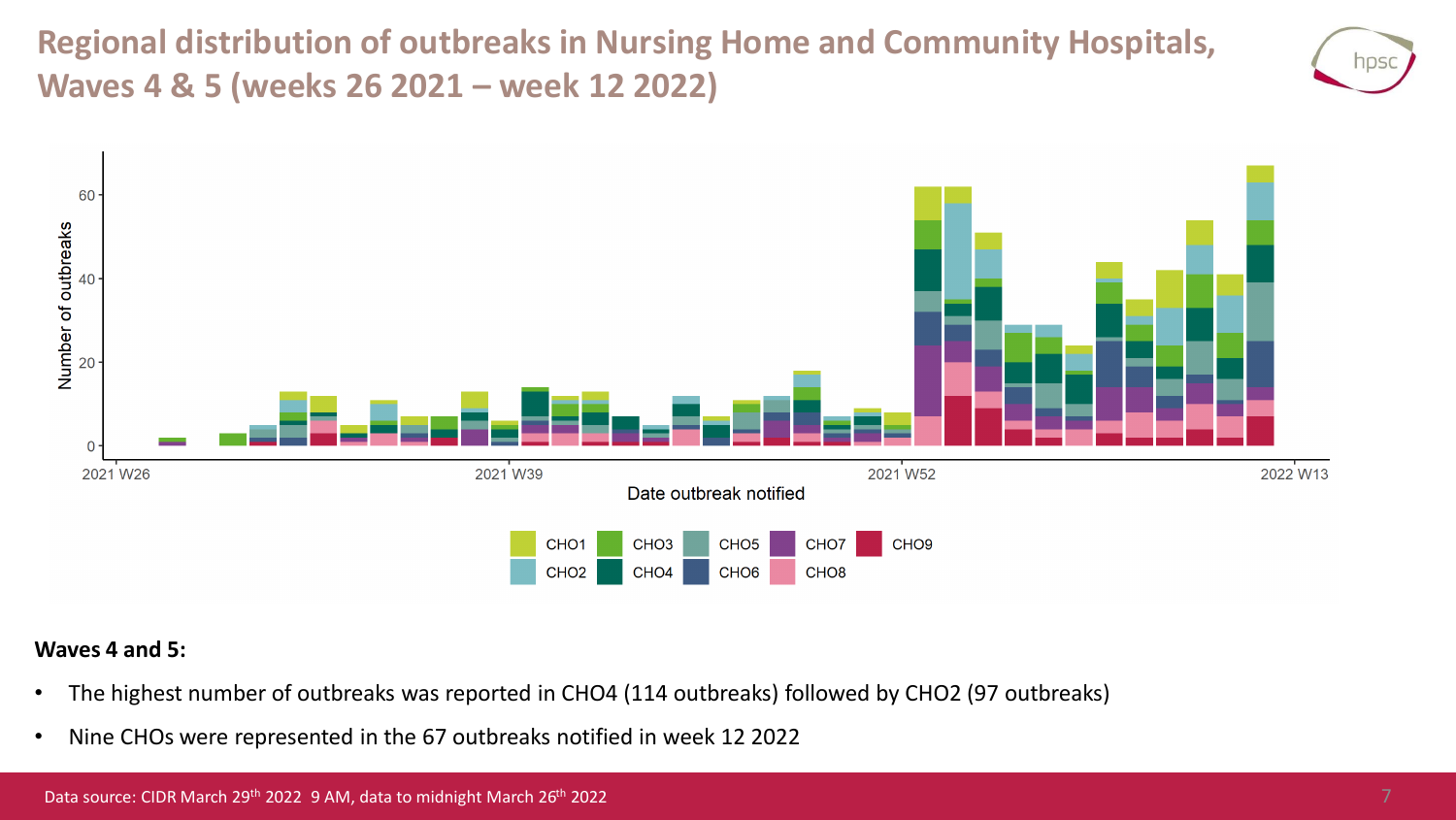## **New and active outbreaks by week in Nursing Home and Community Hospitals, Wave 4 and 5 (week 26 2021 to week 12 2022)**





#### **Wave 4 and 5:**

The number of active outbreaks (those with a case notified that week) peaked at 176 in week 4 2022. Fewer outbreaks had cases reported in weeks 5-12 2022 although the number of known active outbreaks in the most recent weeks may increase as more data become available

Note: linked case information is only available for 7040/10151 (69%) cases in wave 5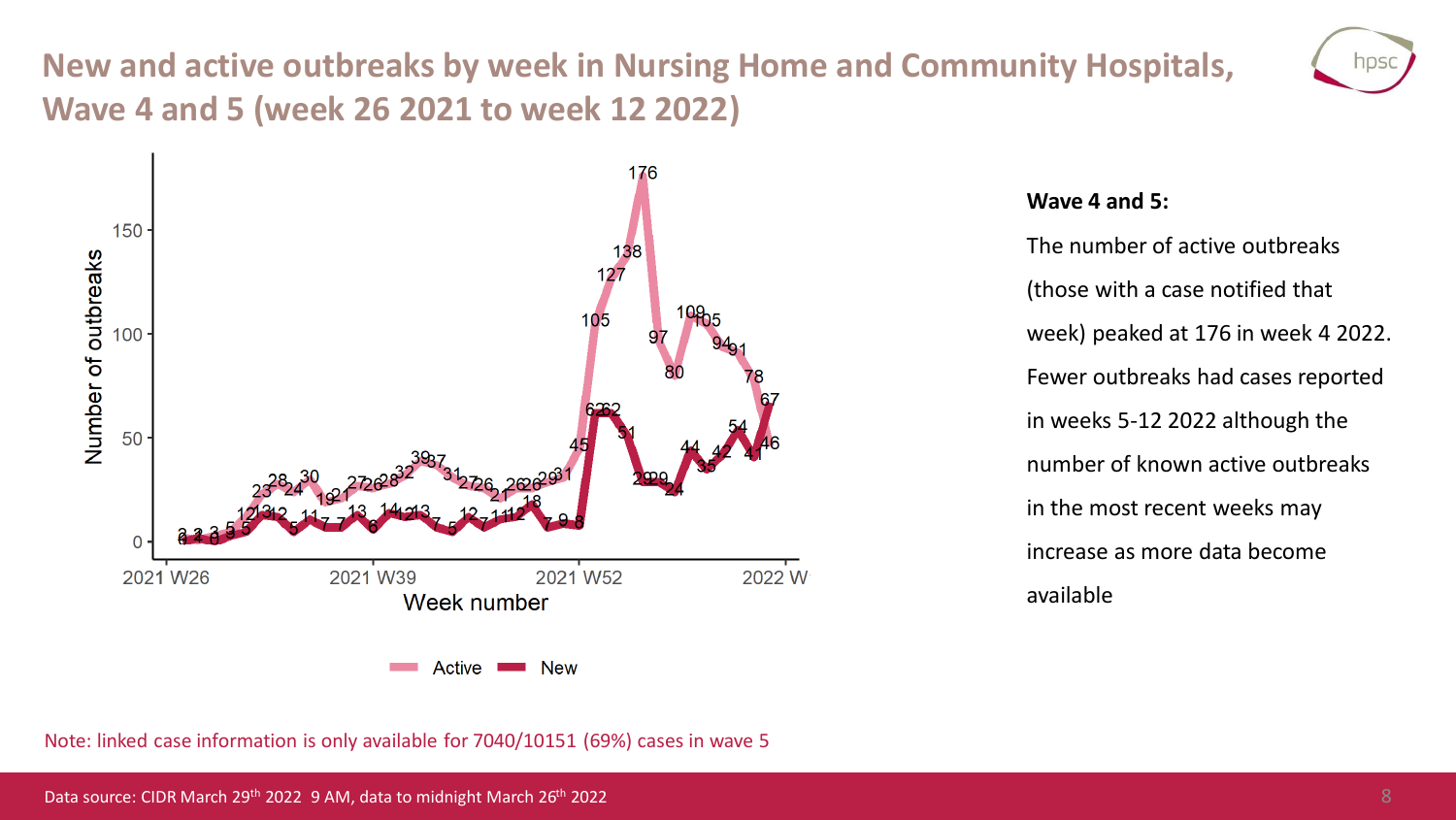## **Cases associated with COVID-19 outbreaks in Nursing Homes and Community Hospitals, Waves 1 to 5**





For outbreaks reported in week 12 2022, the number of outbreak associated cases was 676. The peak in weekly case numbers in wave 5 was in outbreaks reported in week 2 2022 with 1622 cases. This is 6 times the peak weekly number of cases in wave 4 (n=265), and 78% of the peak weekly number of cases in wave 3 (n=2092)

Note: Numbers of associated cases are based on the larger between the aggregate number of confirmed cases reported and the number of confirmed linked cases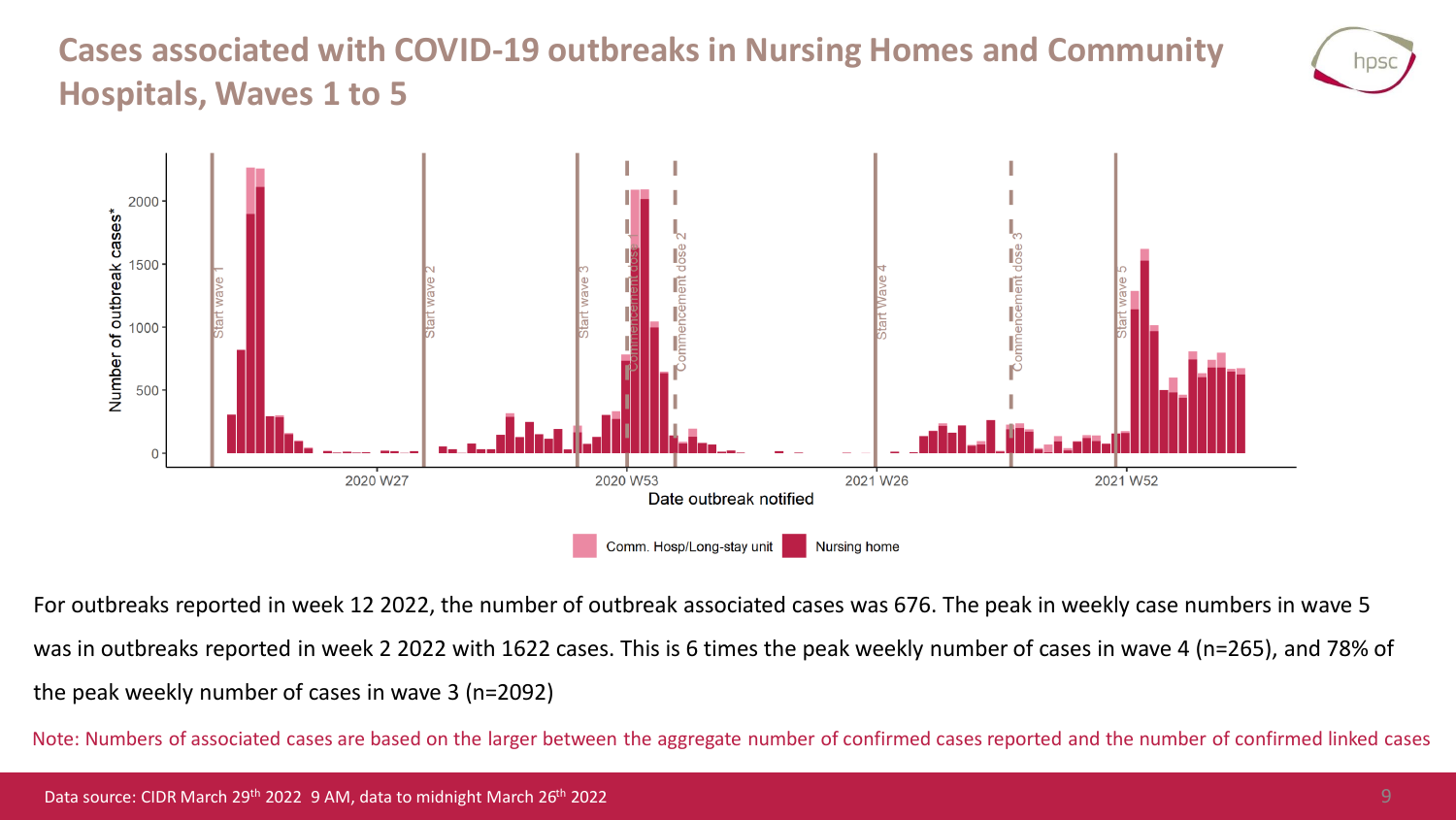**Cases associated with COVID-19 outbreaks in Nursing Homes and Community Hospitals by healthcare worker status, Waves 1 to 5**





In week 12, 120 outbreak associated cases (18%) were among staff and 414 among residents (61%); the HCW status of 142 (21%) was not reported

Note: Numbers of associated cases are based on the larger between the aggregate number of confirmed cases reported and the number of confirmed linked cases. Staff and clients case numbers were derived from aggregate data provided on the number of staff and clients cases.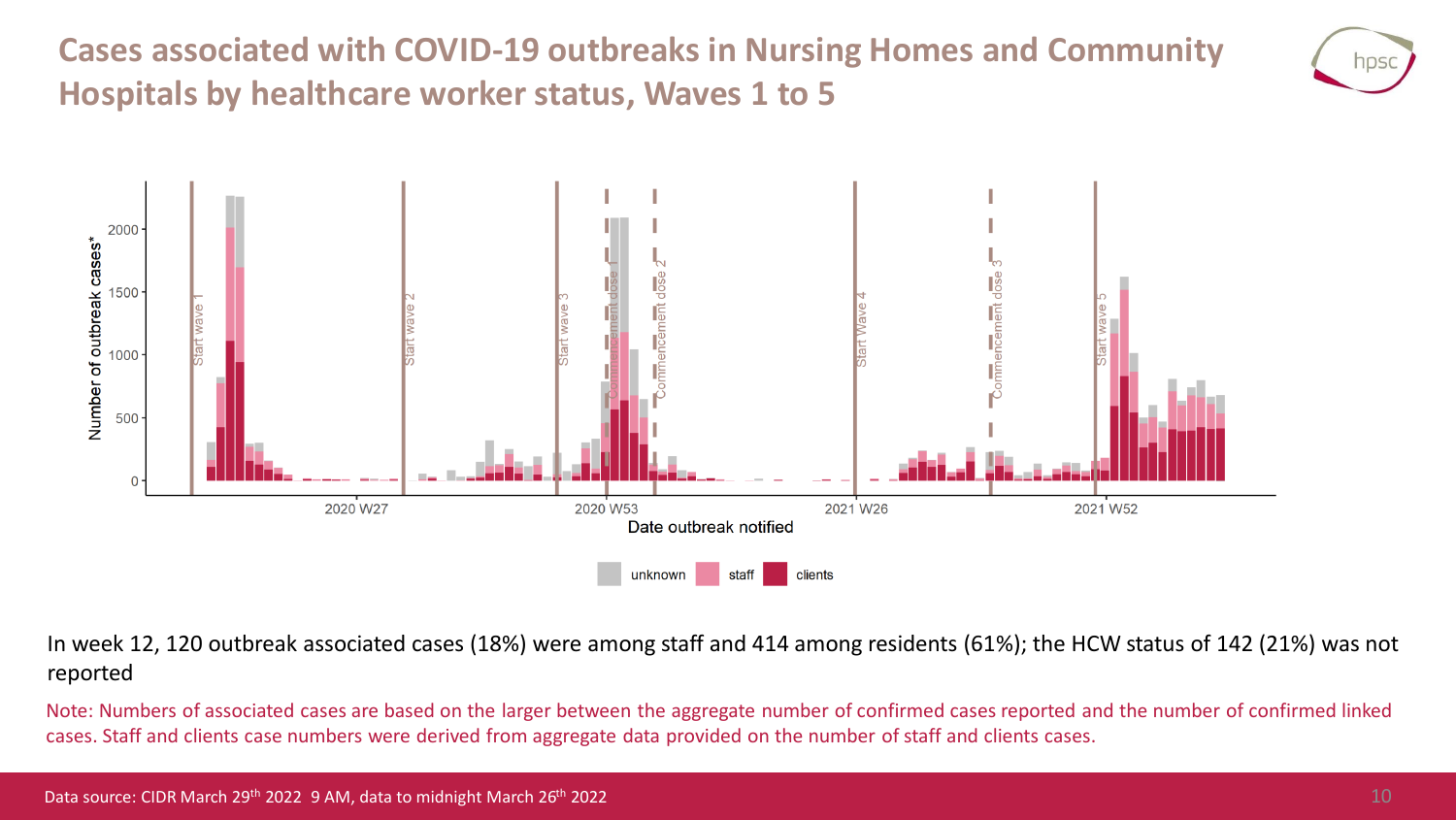## **Deaths among confirmed cases linked to COVID-19 outbreaks in Nursing Homes and Community Hospitals by week of death, waves 1 -5**





- In wave 4, the number of deaths per week (by date of death) peaked in week 39 with 19 deaths, followed by a reduction from week 44
- In wave 5, the highest number of weekly deaths (by date of death) is 20 in week 4 2022
- Note: only 69% of outbreak-associated cases in wave 5 have been electronically linked to outbreaks, and were thus available for inclusion in this figure
- Also, the data on linked deaths for recent outbreaks is likely an underestimate, as deaths may still accrue among known cases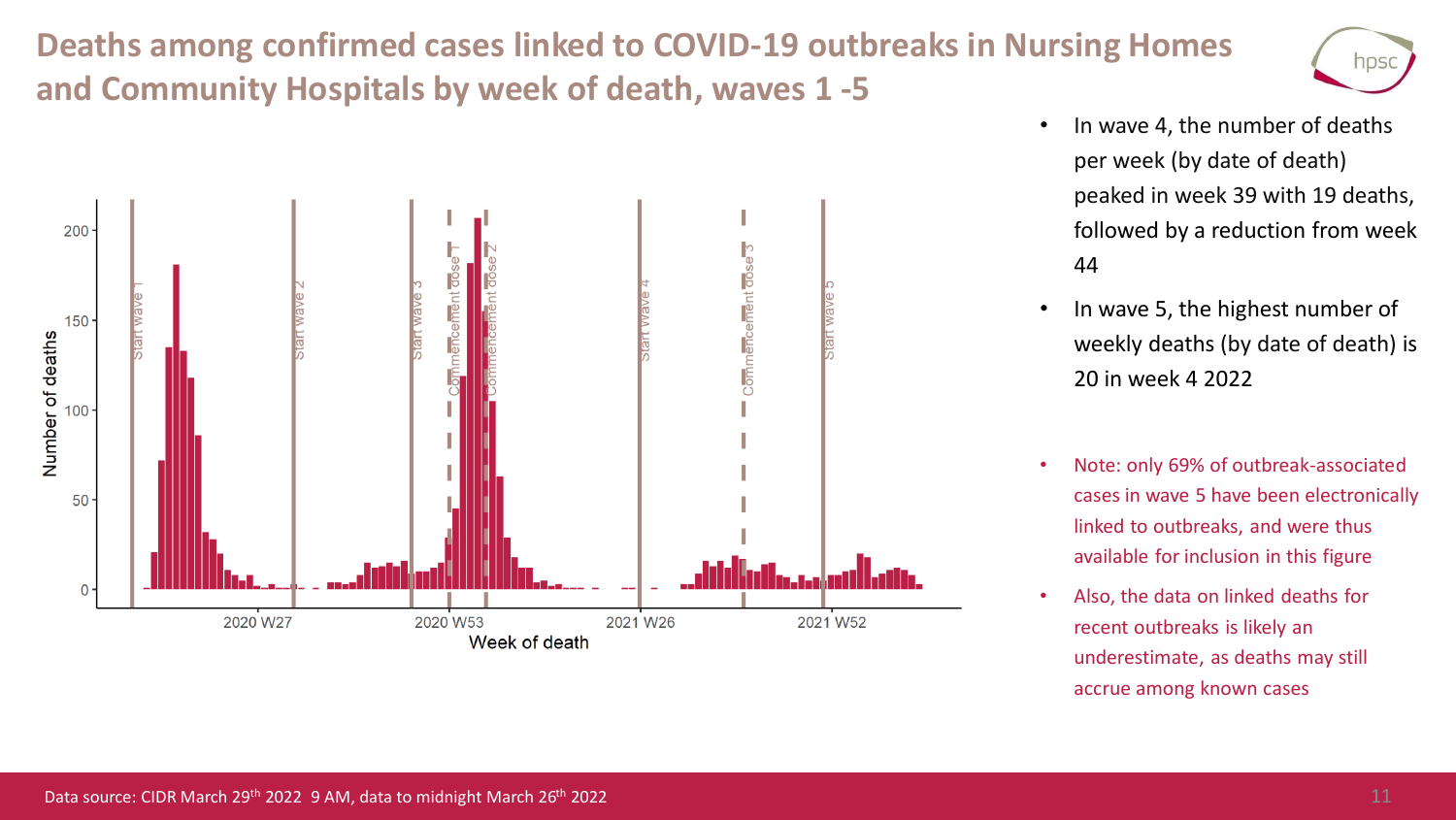**Outcomes among cases linked to COVID-19 outbreaks in Nursing Homes and Community Hospitals by age group, Wave 5 (weeks 51 2021 to week 12 2022)**



| Age group    | <b>Number</b> | <b>Number</b><br>hospitalised | %<br>hospitalised | <b>Number</b><br>admitted to<br><b>ICU</b> | % ICU | <b>Number</b><br>who died | % died |
|--------------|---------------|-------------------------------|-------------------|--------------------------------------------|-------|---------------------------|--------|
| $<$ 45 yrs   | 1810          | 25                            | 1.4%              | < 5                                        | 0.0%  | < 5                       | 0.0%   |
| 45-64 yrs    | 1148          | 29                            | 2.5%              | < 5                                        | 0.0%  | < 5                       | 0.3%   |
| 65-74 yrs    | 512           | 26                            | 5.1%              | < 5                                        | 0.0%  | $\overline{7}$            | 1.4%   |
| 75-84 yrs    | 1460          | 94                            | 6.4%              | < 5                                        | 0.0%  | 38                        | 2.6%   |
| $85 + yrs$   | 2110          | 96                            | 4.5%              | 5<                                         | 0.0%  | 77                        | 3.6%   |
| <b>Total</b> | 7040          | 270                           | 3.8%              | < 5                                        | 0.0%  | 125                       | 1.8%   |

Note: disease severity information is only available for 7040/10151 (69%) cases in wave 5, and deaths may still accrue among known cases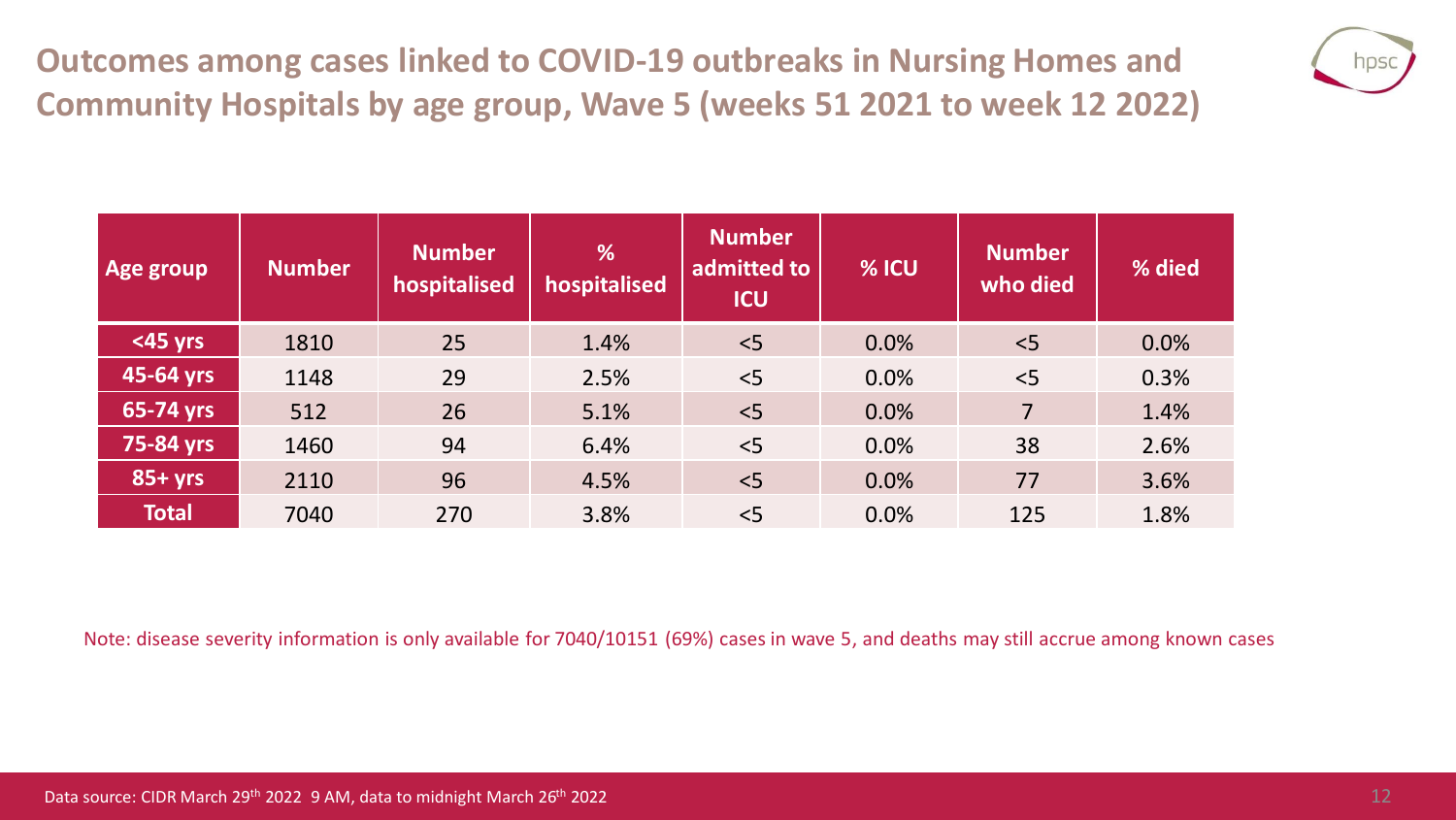## **Comparison of disease severity among cases linked to outbreaks in Nursing Homes and Community Hospitals by wave and age group**

| Age         | <b>Wave</b> | <b>Number</b> | <b>Number</b><br>hospitalised | %<br>hospitalised | <b>Number</b><br>admitted to ICU | % ICU | <b>Number who</b><br>died | % died |
|-------------|-------------|---------------|-------------------------------|-------------------|----------------------------------|-------|---------------------------|--------|
| group       |             |               |                               |                   |                                  |       |                           |        |
| $ $ <65 yrs | Wave 1      | 2672          | 88                            | 3.3%              | 5                                | 0.2%  | 20                        | 0.7%   |
|             | Wave 2      | 779           | 15                            | 1.9%              | < 5                              | 0.0%  | < 5                       | 0.1%   |
|             | Wave 3      | 4032          | 101                           | 2.5%              | 8                                | 0.2%  | 18                        | 0.4%   |
|             | Wave 4      | 1173          | 16                            | 1.4%              | < 5                              | 0.2%  | $\overline{7}$            | 0.6%   |
|             | Wave 5      | 2958          | 54                            | 1.8%              | < 5                              | 0.0%  | < 5                       | 0.1%   |
| $65+yrs$    | Wave 1      | 3577          | 388                           | 10.8%             | 11                               | 0.3%  | 864                       | 24.2%  |
|             | Wave 2      | 776           | 75                            | 9.7%              | < 5                              | 0.1%  | 133                       | 17.1%  |
|             | Wave 3      | 4296          | 476                           | 11.1%             | < 5                              | 0.1%  | 1009                      | 23.5%  |
|             | Wave 4      | 1530          | 174                           | 11.4%             | < 5                              | 0.1%  | 198                       | 12.9%  |
|             | Wave 5      | 4082          | 216                           | 5.3%              | < 5                              | 0.0%  | 122                       | 3.0%   |
| All ages    | Wave 1      | 6251          | 476                           | 7.6%              | 16                               | 0.3%  | 884                       | 14.1%  |
|             | Wave 2      | 1555          | 90                            | 5.8%              | < 5                              | 0.1%  | 134                       | 8.6%   |
|             | Wave 3      | 8328          | 577                           | 6.9%              | 12                               | 0.1%  | 1027                      | 12.3%  |
|             | Wave 4      | 2703          | 190                           | 7.0%              | < 5                              | 0.1%  | 205                       | 7.6%   |
|             | Wave 5      | 7040          | 270                           | 3.8%              | < 5                              | 0.0%  | 125                       | 1.8%   |

The percentage of cases 65 years or older who died among cases linked to outbreaks notified in wave 4 was 12.9% and in wave 5 was 3.0%, compared to between 17.1% and 24.2% in waves 1-3

Note: disease severity information is only available for 7040/10151 (69%) cases in wave 5, and deaths may still accrue among known cases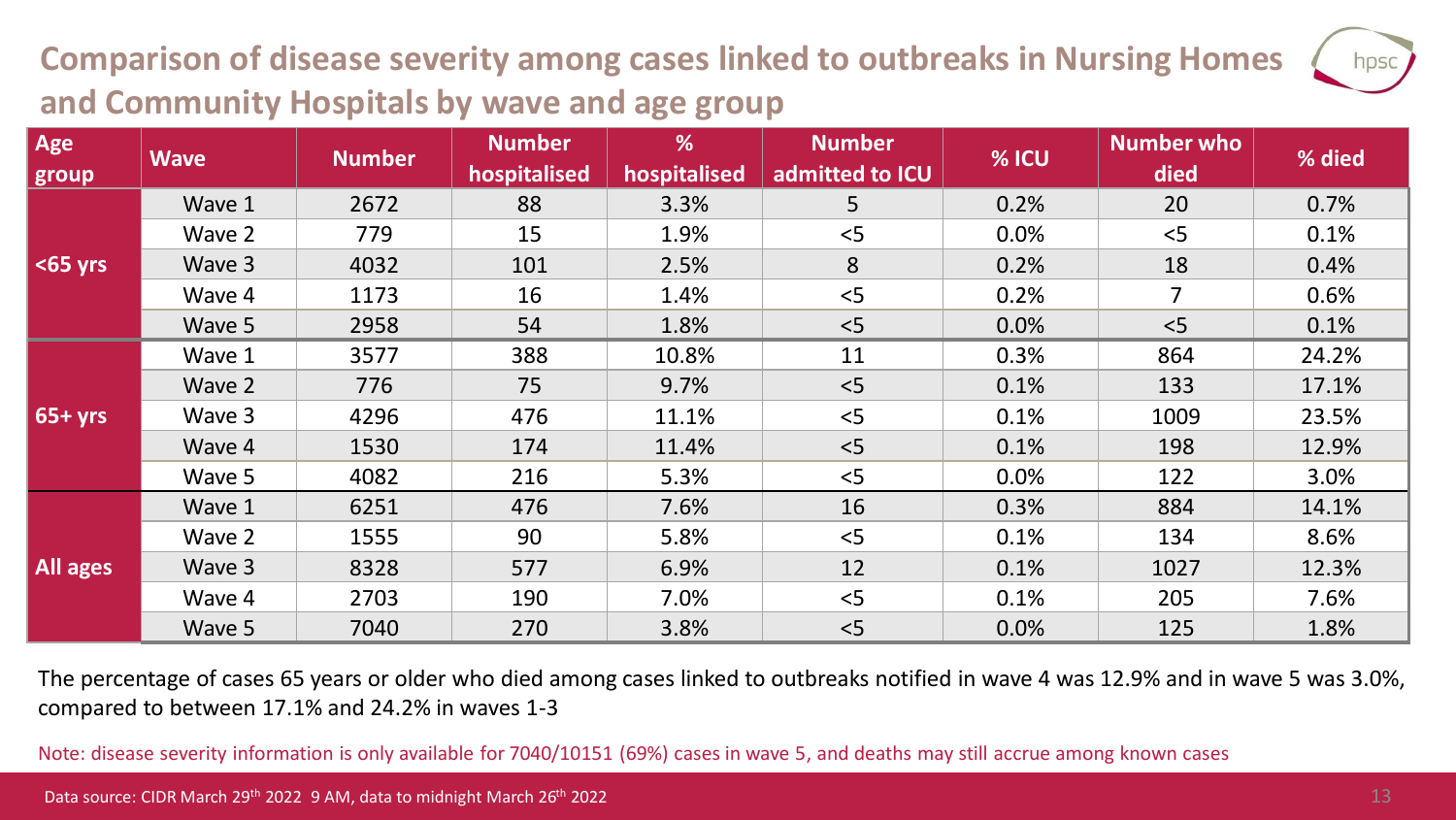### **Distribution of outbreak size\* by month of outbreak notification**



The median outbreak size has remained relatively low since the vaccination programme commenced in January/February 2021

The median outbreak size for outbreaks reported in January 2022 increased to 18 and reduced to 14 in February, and to 10 in March (Note: data for February and March likely incomplete)

\*Number of associated cases is based on the larger between the aggregate number of confirmed cases reported and the number of confirmed linked cases

NDS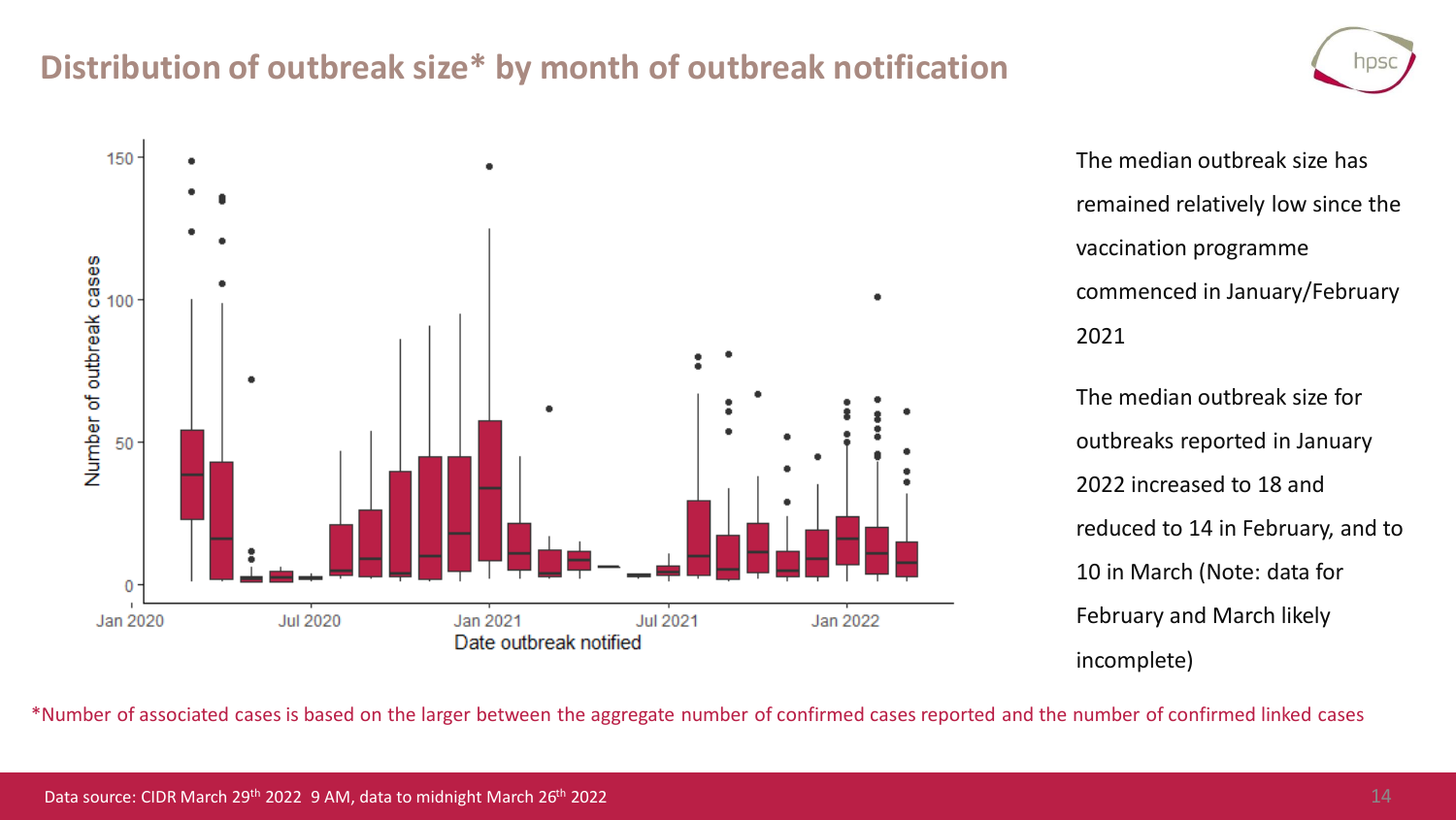### **Distribution of number of deaths per outbreak by month of outbreak notification**

**Jul 2021** 

Jan 2022



The median number of deaths per outbreak has remained relatively low since the vaccination programme commenced in January/February 2021.

The monthly median number of deaths per outbreak has remained at zero since November 2021 (Note: data for February and March likely incomplete)

Note: Later outbreaks in the series may still be accruing cases and deaths



Jan 2021

Date outbreak notified

**Jul 2020** 

 $\bullet$ 

٠

Number of outbreak cases who died<br>about all as

0

Jan 2020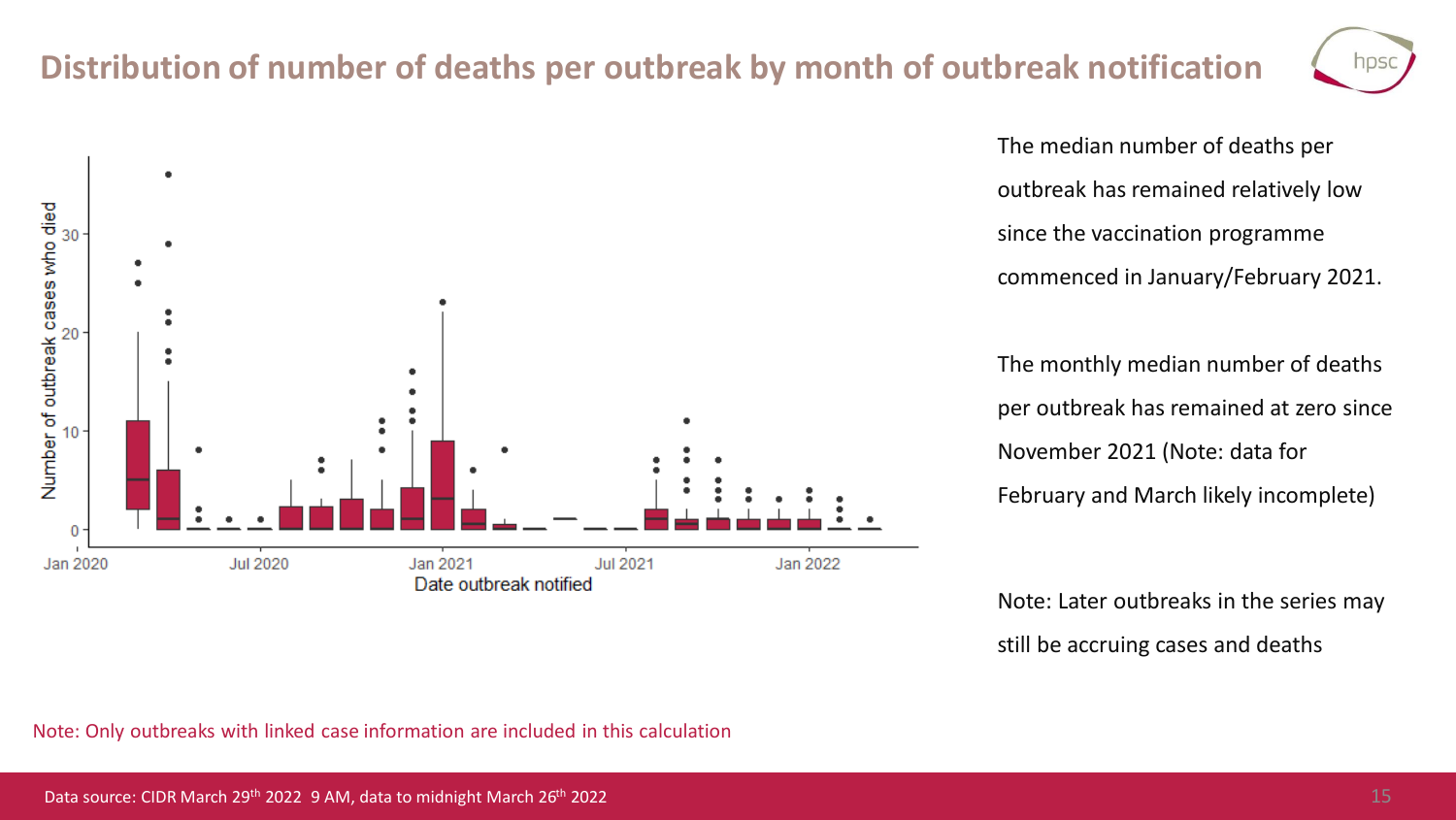### **Distribution of outbreak case fatality by month of outbreak notification**



The median outbreak case fatality has remained relatively low since the vaccination programme commenced in January/February 2021.

The monthly median outbreak case fatality has remained at zero since November 2021 (Note: data for February and March likely incomplete)

Note: Later outbreaks in the series may still be accruing cases and deaths

Note: Only outbreaks with linked case information are included in this calculation

hps